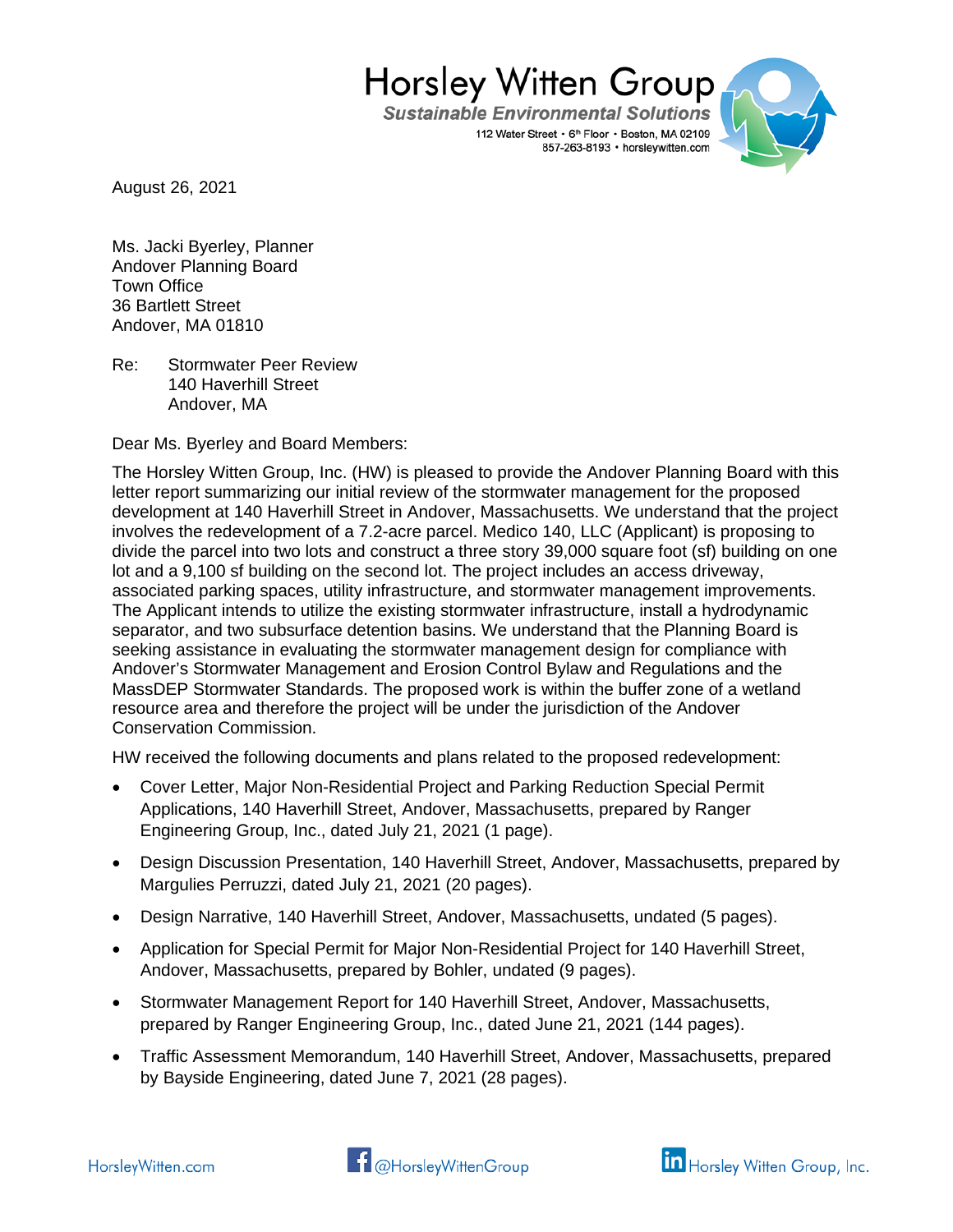Andover Planning Board August 26, 2021 Page 2 of 6

- Photometric Plan for 140 Haverhill Street, Andover, Massachusetts, prepared by RAB, dated June 3, 2021 (3 pages).
- Lighting Fixtures Cut Sheet, prepared by RAB, undated (8 pages).
- Proposed Site Plan Documents for 140 Haverhill Street, Andover, Massachusetts, prepared by Ranger Engineering Group, Inc., dated July 9, 2021, which includes:

| $\Omega$ | <b>Cover Sheet</b>                       | Sheet CS0001 |
|----------|------------------------------------------|--------------|
| O        | Notes and Legend                         | Sheet CS0002 |
| O        | <b>Existing Conditions Plan</b>          | Sheet CS0201 |
| O        | Form A Plan                              | Sheet CS0202 |
| ∩        | <b>Demolition Plan</b>                   | Sheet CS0501 |
| O        | <b>Layout and Materials Plan</b>         | Sheet CS1001 |
| O        | Grading and Drainage Plan                | Sheet CS1501 |
| O        | <b>Utility Plan</b>                      | Sheet CS1701 |
| O        | Sewer and Drainage Profiles              | Sheet CS3501 |
| O        | <b>Site Details</b>                      | Sheet CS6001 |
| O        | <b>Utility Details</b>                   | Sheet CS6002 |
| O        | <b>Drainage Details</b>                  | Sheet CS6003 |
| $\Omega$ | <b>Erosion and Sediment Control Plan</b> | Sheet CS8001 |
| $\Omega$ | Erosion and Sediment Control Details     | Sheet CS8501 |
| O        | Landscape Plan                           | Sheet L1     |

## **Stormwater Review**

HW has reviewed the documents listed above and has the following comments concerning the stormwater management design in accordance with the Massachusetts Stormwater Handbook (MSH) dated February 2008, and the Town of Andover Stormwater Management and Erosion Control Bylaw and Regulations amended May 11, 2021 (Stormwater Bylaw).

In accordance with Section VI. B. of the Andover Stormwater Bylaw the Stormwater Management Permit and Narrative provided by an Applicant shall contain sufficient information to verify compliance with the local Stormwater Bylaw and the MassDEP Stormwater Management Handbook. Below are comments relating to the standards as presented in the MSH. Where the more stringent requirements of the Andover Stormwater Regulations are applicable those comments are included.

The proposed site improvements are considered redevelopment and therefore are required to comply with MassDEP Stormwater Management Standards 2, 3, and 4 only to the maximum extent practicable and the pretreatment requirements of Standards 4, 5, and 6 only to the maximum extent practicable. Existing stormwater discharges shall comply with Standard 1 only to the maximum extent practicable. A redevelopment project shall also comply with all other requirements of the Stormwater Management Standards and improve existing conditions.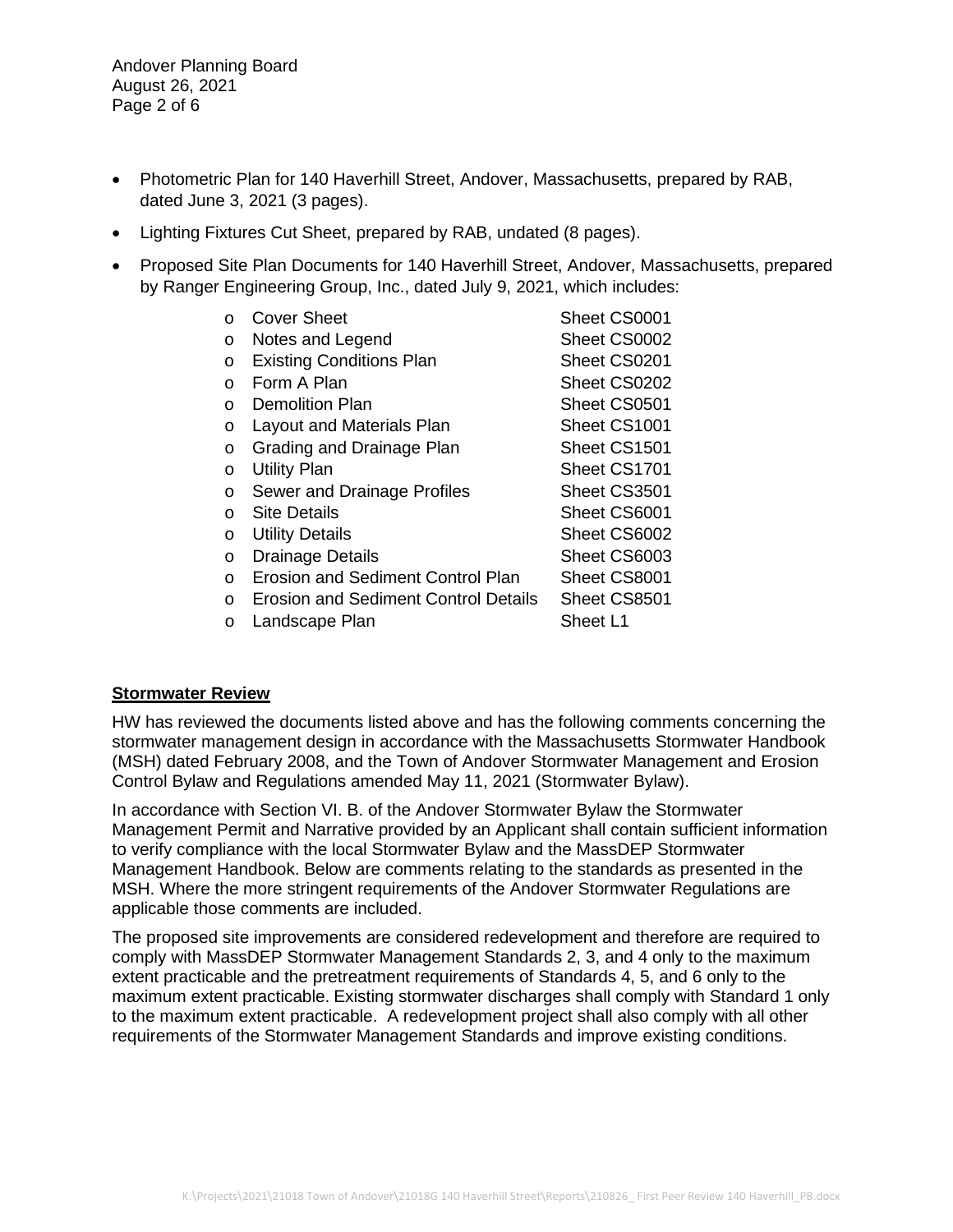- *1. Standard 1 states that no new stormwater conveyances (e.g. outfalls) may discharge untreated stormwater directly to or cause erosion in wetlands or waters of the Commonwealth.*
	- a. The proposed development will modify the existing stormwater drainage network to include subsurface detention chambers and structures to improve water quality (deep sump catch basin and hydrodynamic separator). The existing outfalls will not be altered, nor are any new outfalls proposed. HW recommends that the Applicant confirm that the existing outfalls are not causing erosion in the wetland resource areas.
- *2. Standard 2 requires that post-development runoff does not exceed pre-development runoff off-site.*
	- a. The Applicant has provided Pre- and Post-Development Drainage Plans in the Stormwater Management Report (SMR). While HW follows the written descriptions of the proposed subcatchment areas, the plans do not appear to graphically show the different subcatchment areas. HW recommends that the Applicant revise the Drainage Plans for clarity.
	- b. Section VIII of the SMR states that the 10-year precipitation depth is 5.10 inches. However, the NOAA Precipitation Frequency Table and the HydroCAD model indicate that the depth for this location is 5.00 inches. HW recommends that the Applicant clarify the precipitation depth associated with the 10-year storm event.
	- c. The Applicant has provided a HydroCAD analysis to demonstrate that post-development runoff rates and volumes do not exceed those of pre-development conditions. HW has the following comments regarding the HydroCAD analysis:
		- i. It appears that the existing and proposed land coverage areas were not calculated directly from the plans. HW recommends that the Applicant confirm that the land areas are accurate.
		- ii. The HydroCAD model includes 13,000 sf and 3,600 sf for proposed roof area. However, based on the plans, Building 1 has an impervious area of 13,000 sf (39,000 GSF/3 floors) and Building 2 has an impervious area of 4,590 sf (9,180 GSF/2 floors). HW recommends that the Applicant revise the calculation accordingly.
		- iii. The Applicant has indicated time of concentration as 6 minutes (direct entry) for all existing and proposed subcatchments. HW agrees with this assumption.
		- iv. On the plans and in the HydroCAD model, Pond 5P shows a top of chamber elevation of 83.83. It appears that the surface elevation above this chamber system ranges from approximately 90-94 feet, resulting in cover ranging from 6.17-10.17 feet. Per the StormTech requirements, the maximum cover on a SC-310 chamber is 8 feet. HW recommends that the Applicant revisit the elevations of this chamber system to meet cover requirements.
- *3. Standard 3 requires that the annual recharge from post-development shall approximate annual recharge from pre-development conditions.*
	- a. The Applicant has stated that test pits were not performed due to site layout. However,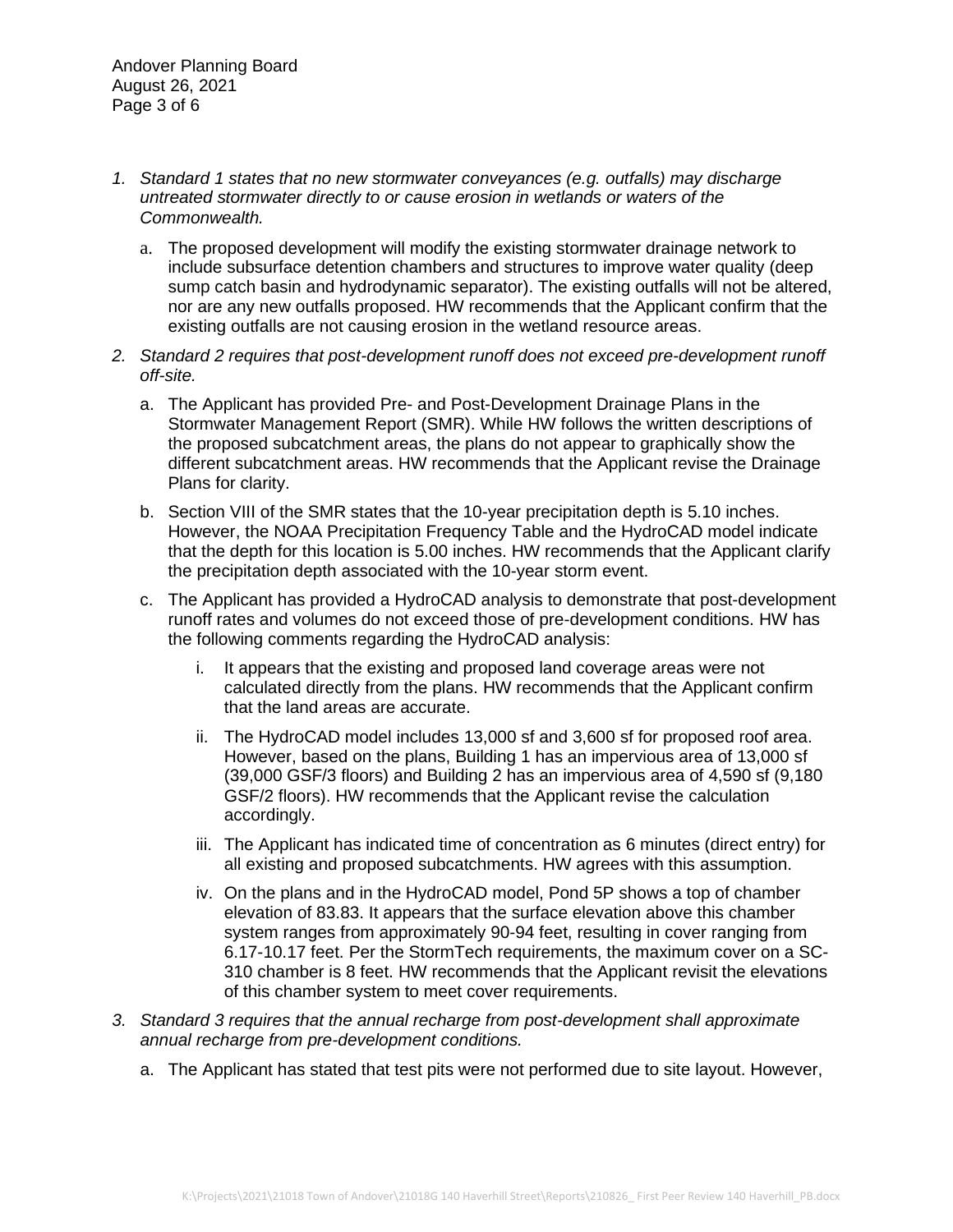based on both aerial imagery and the plans, it appears that there is sufficient space in the lawn to complete preliminary test pits to confirm the estimated seasonal high ground water elevation (ESHGW) within or near the footprint of the detention systems. In addition, Section VI.B.1.f.2 of the Andover Stormwater Regulations requires an accurate determination of groundwater. HW recommends that the Applicant perform the required test pits.

- b. The Applicant has designed the underground chambers as a detention system, so no groundwater recharge is provided. As the project is considered redevelopment, this is reasonable. However, the Applicant has not conducted test pits to confirm the ESHGW beneath the detention systems. HW recommends that test pits are conducted beneath the systems and if it is determined that the detention systems are located within the water table impermeable liners are added around the subsurface systems. The concern is that groundwater will enter the system and the available storage modeled will be reduced.
- *4. Standard 4 requires that the stormwater system be designed to remove 80% Total Suspended Solids (TSS) and to treat 1.0-inch of volume from the impervious area for water quality.*
	- a. The Applicant has stated that the project achieves 81% TSS removal via deep sump catch basins and a hydrodynamic separator located just before the stormwater system discharges into the wetland. HW has the following comments on this calculation:
		- i. The Applicant has not provided a detail or manufacturer information for the hydrodynamic separator. HW recommends that the Applicant provide a detail, manufacturer information, and manufacturing calculations to take credit for the TSS removal.
		- ii. It appears that all new catch basins will have deep sumps. It is not clear which existing catch basins will be replaced with deep sump catch basins. HW recommends that any existing catch basin that is not a deep sump be replaced and that the plans are clarified and the TSS calculations are updated if applicable.
		- iii. CB 5 and the subsequent DMH do not include a hydrodynamic separator before discharge to the wetland. This is not required under Standard 7 (redevelopment), but HW recommends updating the TSS calculations to include a separate calculation for this area. If feasible HW encourages the Applicant to provide water quality measures at all discharge points and provide justification to the Planning Board if it is not possible.
- *5. Standard 5 is related to projects with a Land Use of Higher Potential Pollutant Loads (LUHPPL).*
	- a. The Applicant has noted that the proposed project is not considered a LUHPPL. The traffic assessment memo prepared by Bayside Engineering notes that daily trips would be reduced from 896 trips per day (existing) to 112 trips per day (proposed). Therefore Standard 5 is not applicable.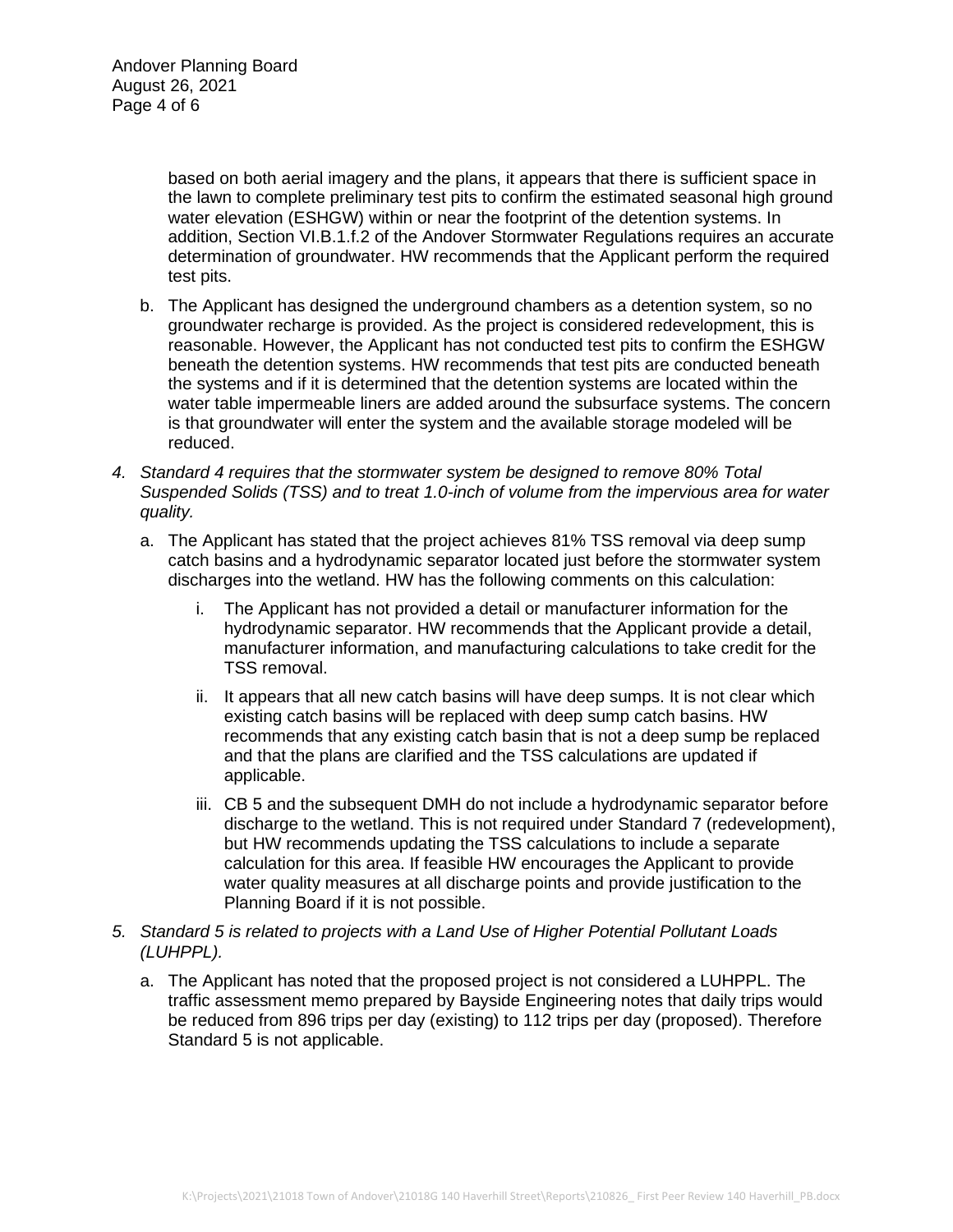Andover Planning Board August 26, 2021 Page 5 of 6

- *6. Standard 6 is related to projects with stormwater discharging into a critical area, a Zone II or an Interim Wellhead Protection Area of a public water supply.*
	- a. The site does not discharge to a critical area, therefore Standard 6 is not applicable.
- *7. Standard 7 is related to projects considered Redevelopment. A redevelopment project is required to meet the following Stormwater Management Standards only to the maximum extent practicable: Standard 2, Standard 3, and the pretreatment and structural best management practice requirements of Standards 4, 5, and 6. Existing stormwater discharges shall comply with Standard 1 only to the maximum extent practicable. A redevelopment project shall also comply with all other requirements of the Stormwater Management Standards and improve existing conditions.*
	- a. The proposed project is considered a redevelopment, therefore Standard 7 is applicable. Once the Applicant has addressed the other stormwater comments in this letter and raised by the Town it appears that the Applicant complies with Standard 7 and is improving existing conditions.
- *8. Standard 8 requires a plan to control construction related impacts including erosion, sedimentation or other pollutant sources.*
	- a. The Applicant has provided a Soil Erosion & Sediment Control Plan as well as a longterm pollution prevention plan. The Applicant has noted that a Stormwater Pollution Prevention Plan (SWPPP) is also included, but HW was unable to locate and review the SWPPP. The Planning Board may choose to require receipt of the SWPPP as a condition of approval.
- *9. Standard 9 requires a Long-Term Operation and Maintenance (O&M) Plan be provided.*
	- a. The Applicant has provided a Stormwater Operation and Maintenance (O&M) Plan, which includes instructions for maintenance of stormwater control measures, an O&M budget, and an O&M log. HW has the following comments in relation to the O&M Plan provided by the Applicant:
		- i. Per MSH Volume 2, Chapter 2, HW recommends that the O&M Plan be revised to require catch basin inspection and maintenance four times per year.
		- ii. HW recommends that the Applicant include a simple sketch with the O&M Plan that clearly labels the various stormwater practices to be inspected.
		- iii. The Applicant refers to infiltration basins in the O&M Plan. As no infiltration basins are proposed, HW recommends clarifying as to whether this refers to the existing wetland areas, or something else.
		- iv. Per Andover Stormwater Regulations Section VI.C.1.b.5, HW recommends that the Applicant provide a copy of the O&M Plan signed by the owner of the site.
- *10. Standard 10 requires an Illicit Discharge Compliance Statement to be provided.*
	- a. The Applicant has stated that there are no known or suspected illicit discharges. HW recommends that the Applicant provide an Illicit Discharge Compliance Statement signed by the property owner prior to any land disturbance.